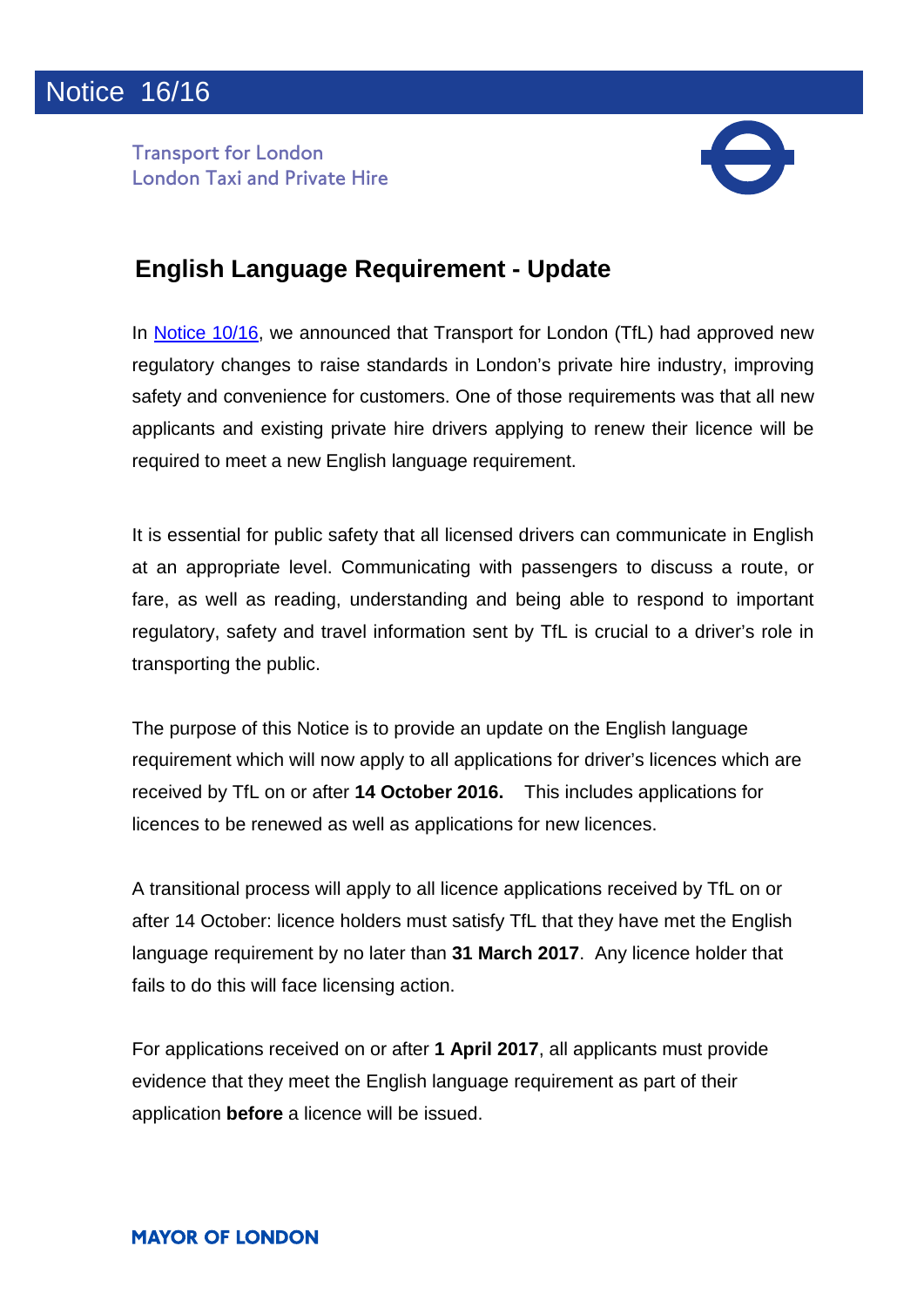In [Notice 14/16](http://content.tfl.gov.uk/14-16-changes-to-private-hire-regulation-update.pdf) we made it clear that it is no longer our intention to proceed with an exemption that would apply to those from a majority English speaking country.

Applicants may satisfy TfL of their ability to meet the requirement by providing:

- a certificate from a test provider appointed by TfL confirming that the applicant's level of proficiency in the English language is at level B1 on the Common European Framework of Reference for Languages ("CEFR") or above; or;
- documentary evidence of a qualification (whether or not the qualification was obtained in the United Kingdom) on the basis of which TfL is satisfied that the applicant's level of proficiency in the English language is equivalent to level B1 on the CEFR or above.

TfL has published guidance on how an applicant may satisfy the English language requirement which can be found here [tfl.gov.uk/ph-language.](https://tfl.gov.uk/info-for/taxis-and-private-hire/english-language-requirement)

The amendments to the regulations implementing this change can be found here [tfl.gov.uk/ph-language.](https://tfl.gov.uk/info-for/taxis-and-private-hire/english-language-requirement)

## **Next steps**

We are currently finalising arrangements with the providers who will administer the English language test on our behalf.

Information on those providers and the detailed requirements of the test, as well as how you can book tests, will be published on [tfl.gov.uk/ph-language](https://tfl.gov.uk/info-for/taxis-and-private-hire/english-language-requirement) in due course.

If you need further information please email us at to b. enquiries @tfl.gov.uk or call our licensing team on 0343 222 4444 (Monday to Friday, 8am to 6pm).

Regards,